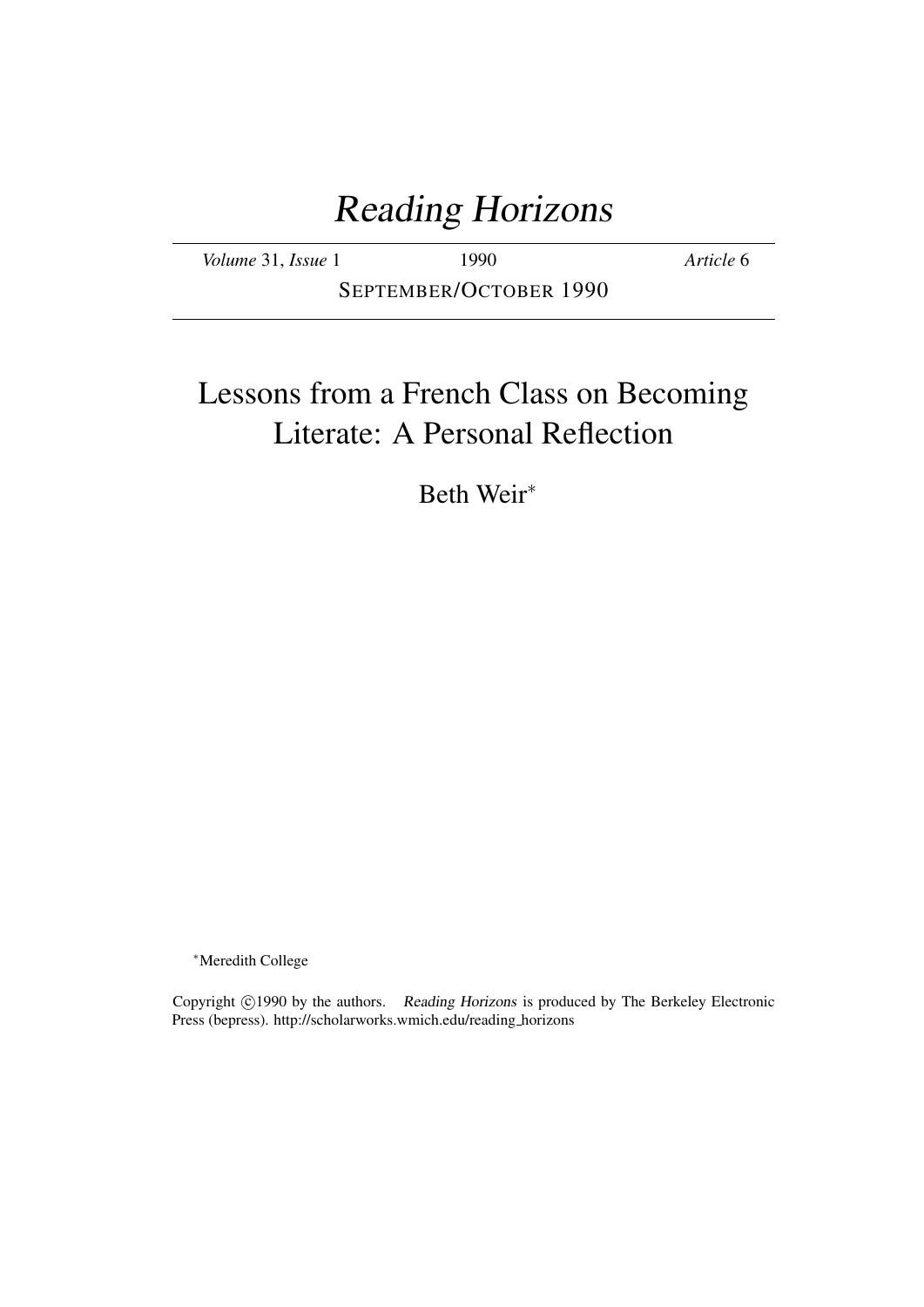# Lessons from a French Class on Becoming Literate: A Personal Reflection

Beth Weir

### Abstract

Recently I set myself the task of learning the French language. I knew the undertaking would be fraught with frustration. I did not know it would provide me with insights into the demands made upon the child who is learning to read and write. Neither did I know it would so soundly reaffirm my belief in the whole language approach to literacy instruction.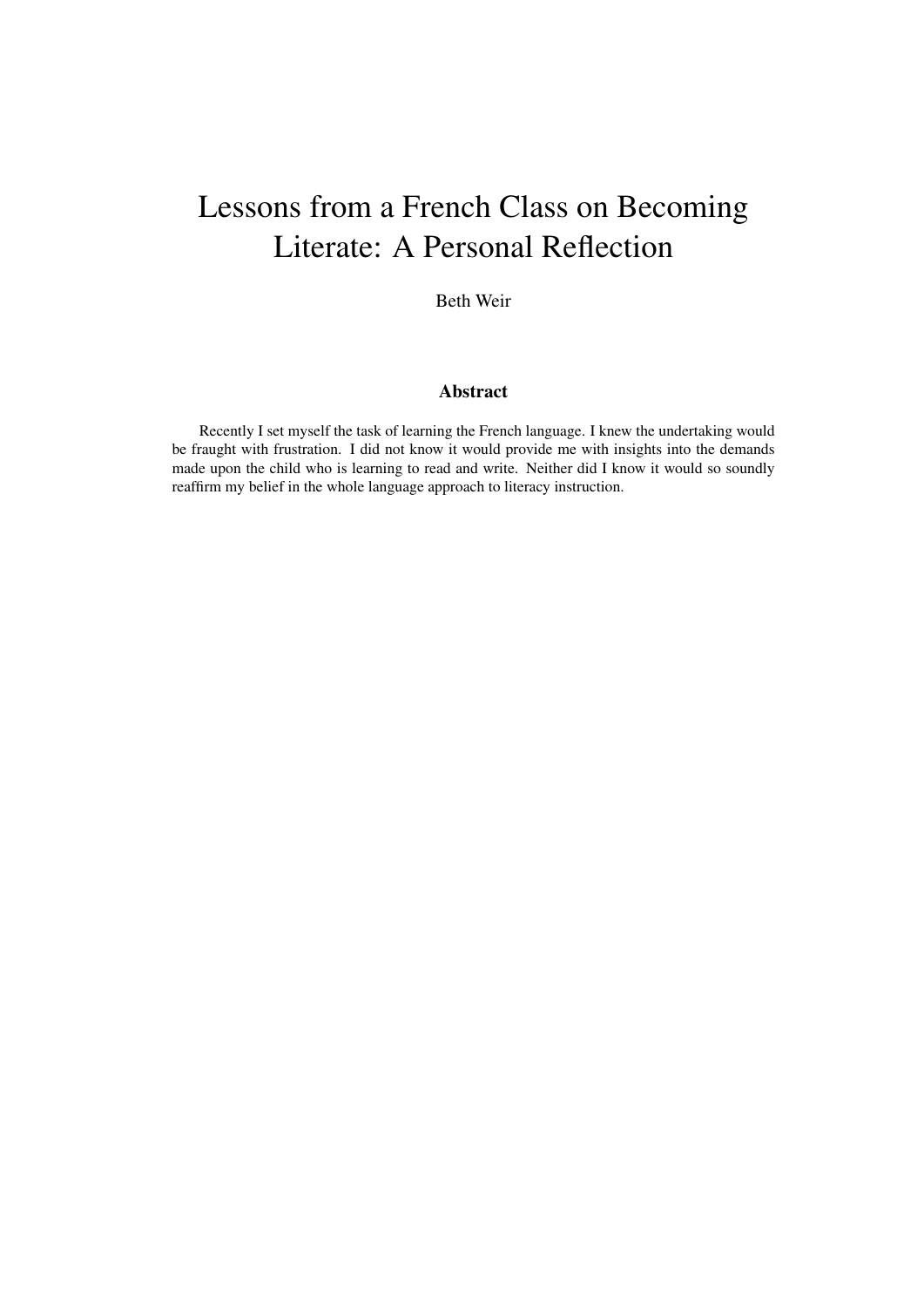

# **Lessons from a French Class on Becoming Literate: A Personal Reflection**

## **Beth Weir**

Recently I set myself the task of learning the French language. I knew the undertaking would be fraught with frustration. I did not know it would provide me with insights into the demands made upon the child who is learning to read and write. Neither did I know it would so soundly reaffirm my belief in the whole language approach to literacy instruction.

French, in common with other languages, can be taught by immersion. As suggested by the title, this is an instructional approach in which students are subject to only the new language with no recourse to their native tongue. Languages can also be taught through instruction with graded texts that specify vocabulary and grammar. In addition, discourse or dialogues and exercises that provide the learner with reinforcement of the concept(s) introduced are provided.

My experience in learning French was primarily with this latter text-based approach, with limited exposure to immersion procedures. During the course I began to see parallels between instructional methods used in language teaching and instructional methods used in developing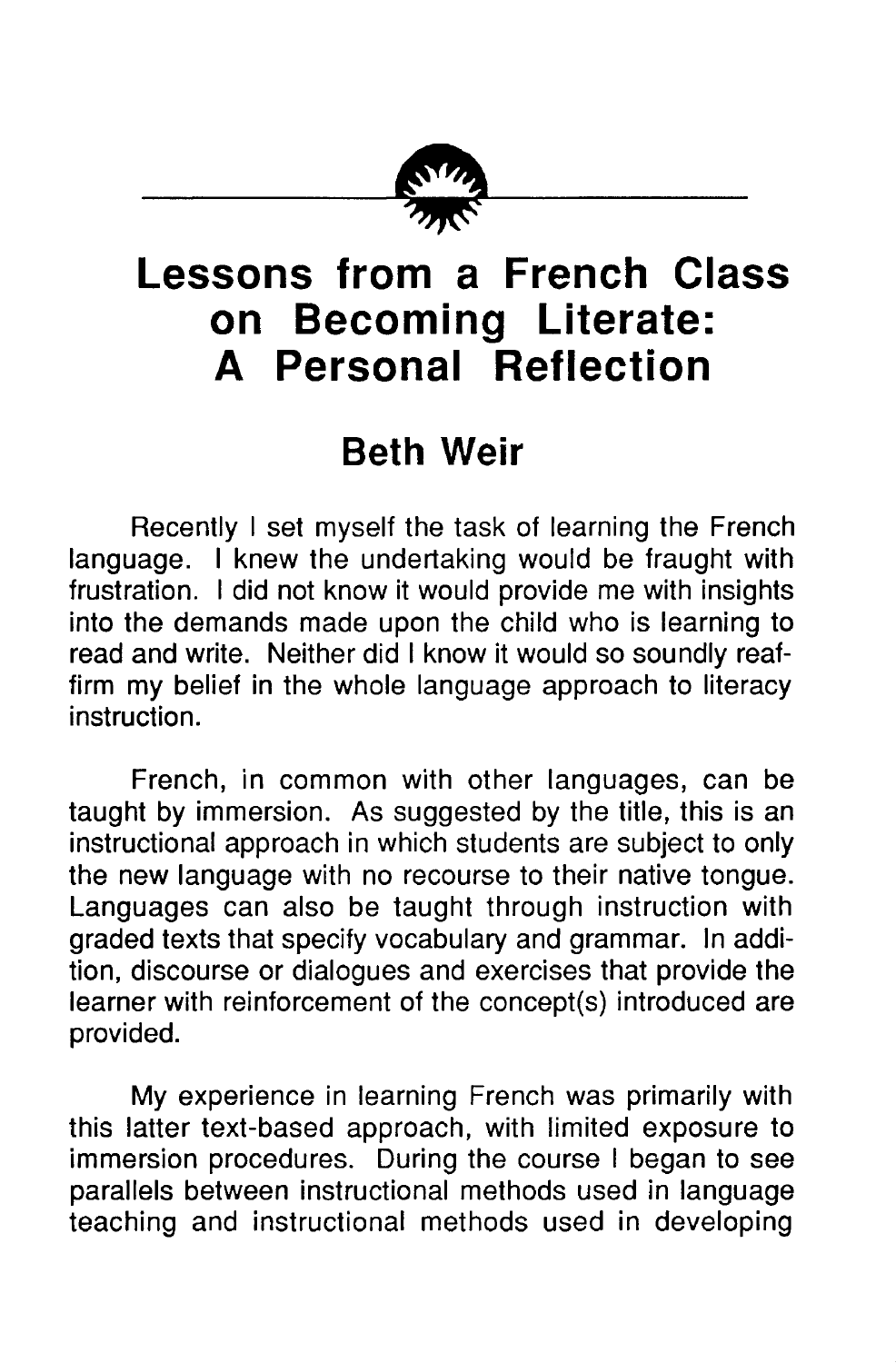literacy. As a result, I began to develop a feeling that learning demands on a language novice would be similar to those placed upon the child learning to read and write. This prompted me to reflect upon my learning experiences and by extrapolation upon the literacy acquisition process from the learner's point of view. Understandings about reading gained from this reflective exercise are noted following discussion of teaching methodologies.

## **Teaching methodology: Text based approach**

The text-based method of teaching a second language appears to have a number of features in common with the basal reading program used in 90% of American schools (Anderson, Hiebert, Scott and Wilkinson, 1984).

A typical text for instruction in French lists vocabulary to be learned in the next unit of study. It is usually discussed by the instructor with the class prior to the reading of dialogues which employ the new words. Likewise, vocabulary to be introduced in the upcoming story in a basal is generally presented by the teacher prior to reading and discussed with the students. In each case, that is with both French and reading texts, vocabulary tends to be heavily controlled, particularly at the introductory levels. This is to avoid placing too heavy a cognitive burden on the learner.

One effect of constraining the French vocabulary is that initially the dialogues tend to sound stilted and unnatural. For instance, the negative form of the verb to like (aimer) may be presented as follows:

J'aime la voiture. Et toi? *(I* like the car. And you?)

Moi, non, je n'aime pas la voiture. (Me, no, 1 do not like the car.)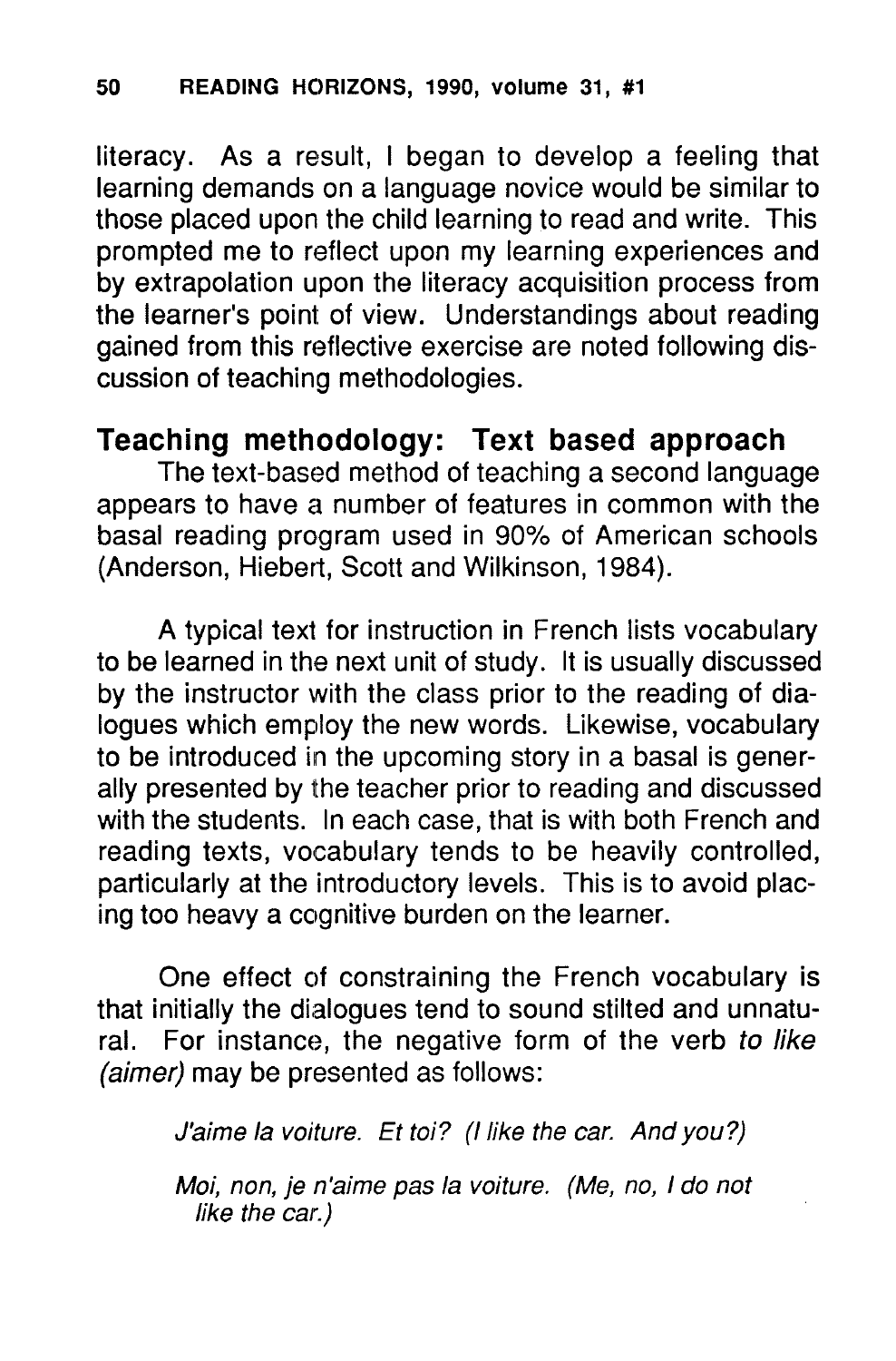Similarly, basal texts employ contrived sentences to accommodate the lack of sight word knowledge in the beginning reader. A page in a primer basal may read thus:

> "/ am up. Sun is up. Mother is up. "

After reading a passage, be it dialogue or story, both the basal and the French text provide exercises to assist in consolidating understanding of a skill. For the young reader these consist of worksheets designed to enhance understanding of phonics, vocabulary or comprehension. Such activities as coloring pictures of rhyming words or filling in blanks in sentences are typical. Assignments in French relate largely to developing facility with vocabulary or grammar such as insertion of correct articles in listed sentences or completion of a verb form.

The approach to teaching via a text, be it reading or second language, has many commonalities at the beginning level, besides those already noted: controlled vocabulary, unnatural language patterns, a heavy skills component, and teacher-directed instruction. Vocabulary, stories and skills are presented to the students. They have no control over the content and little over the pacing of the program.

### **Lessons to be learned**

While a certain amount of frustration and tension is essential for learning to occur, the presentation of French "a la basal" seems to increment it. Reflection suggests this is partly because the focus of the approach is upon components of language, grammatical understandings and vocabulary, rather than upon use of the language as a vehicle of communication.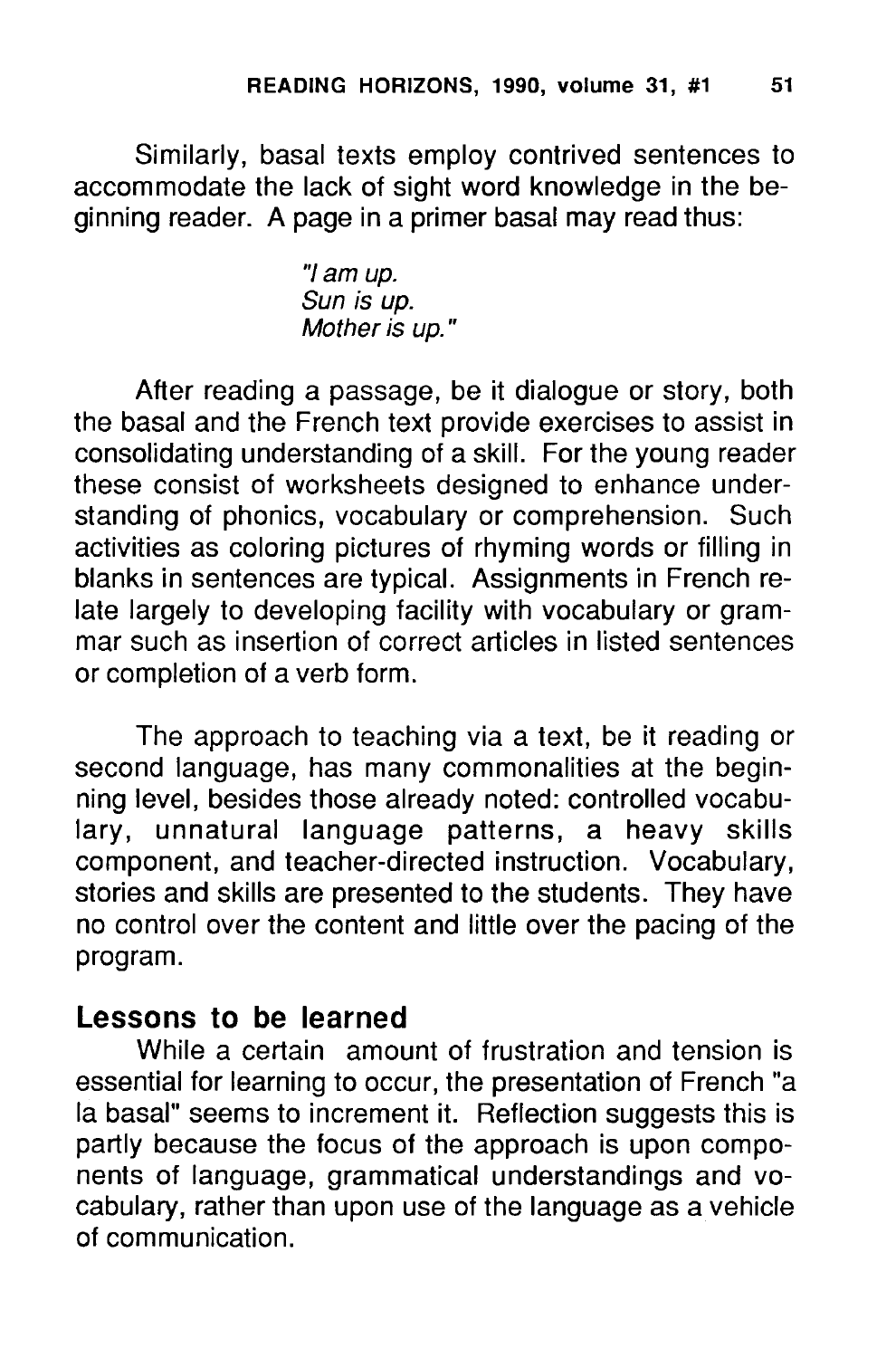### 52 READING HORIZONS, 1990, volume 31, #1

An example may be illustrative. When working with grammar, rules for a given case are typically presented along with a sentence or two to demonstrate use. For instance, when introducing appropriate employment of "ce" (this) versus "iI" or "elle" (he or she), the parts of speech to be used with each pronoun are listed along with a stilted sentence. The text typically looks as follows:

 $il$ /elle + adjective  $-$  Elle est intelligente.

 $C'est + proper noun - C'est Georges.$ 

While some connected text to reinforce these learnings is always included, there is seldom any extended discourse provided. Thus, there is little opportunity to "see" the given grammatical structure in a natural language context.

What does this mean for the learner? One consequence of this text approach for the novice French student is that there is little chance of gaining an implicit understanding of French syntax. There is only meager opportunity to develop a sense of the grammar of the language, in the way very young children gain an implicit sense of the grammar of their native tongue while learning to speak. Thus, the relationship of the part to the whole, the particular skill to the language process is very difficult, if not impossible, to envisage.

It is posited that a similar situation exists with respect to skill instruction for the beginning reader. The drilling of consonant blends in isolation, for example, must seem as abstract an entity to the first or second grader as the use of "ce" or "il/elle" seems to the novice French student.

Working with vocabulary in French provided opportunity for an additional insight in the learning demands placed upon a student coming to terms with literacy. As noted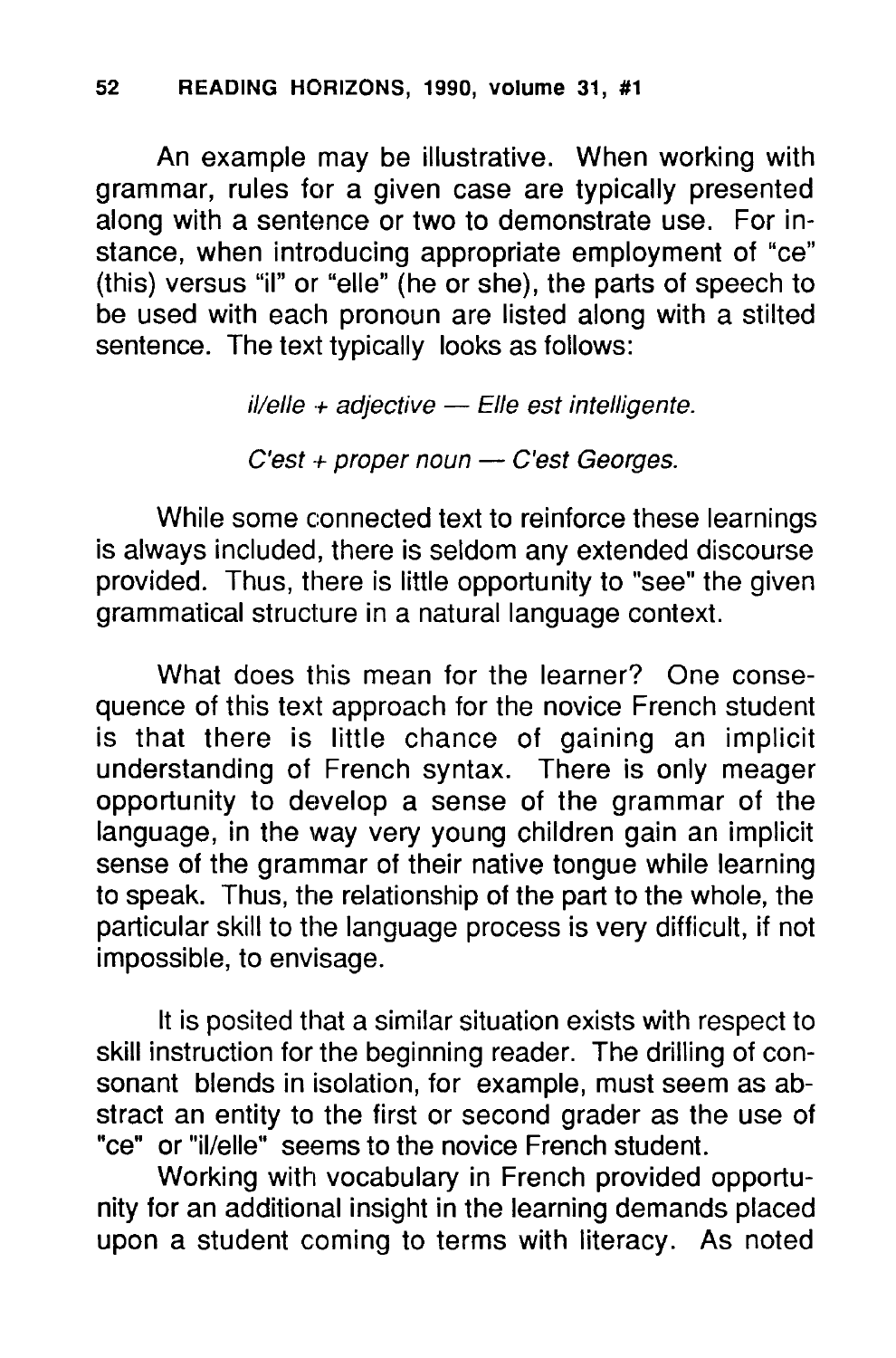previously, words associated with each chapter are presented and employed in short dialogues to assist acquisition. However, on occasion there are terms However, on occasion there are terms employed without definition and their meaning has to be ascertained from context. From personal experience I know these words tend to be recalled more readily than those whose meaning is merely presented. Because the learner has had to actively process the information, it becomes more meaningful.

One implication of such an experience for reading instruction is that the time honored practice of preteaching new vocabulary prior to the reading of the story could be of little value. It may, in fact, be more efficient instructionally to tackle difficult or strange words only within the particular context in which they are presented. A recent, related study (Elley, 1989) of vocabulary acquisition through a program of story reading, suggests this to be an efficient means of enhancing word knowledge.

One further and significant lesson gleaned from the process of learning French via a text needs to be mentioned. The approach imposes an instructional agenda on the student with scant account of the contributions he or she makes to the learning situation. One effect of feeling little control within the instructional setting is a gradual loss of motivation on the part of the learner.

The basal series, similarly constructed to the French text also imposes an agenda with little opportunity for the student to control his or her learning. By extrapolation, one can suppose children may also feel themselves without rights in an instructional situation with a concomitant lack of motivation for the reading process. The failure of students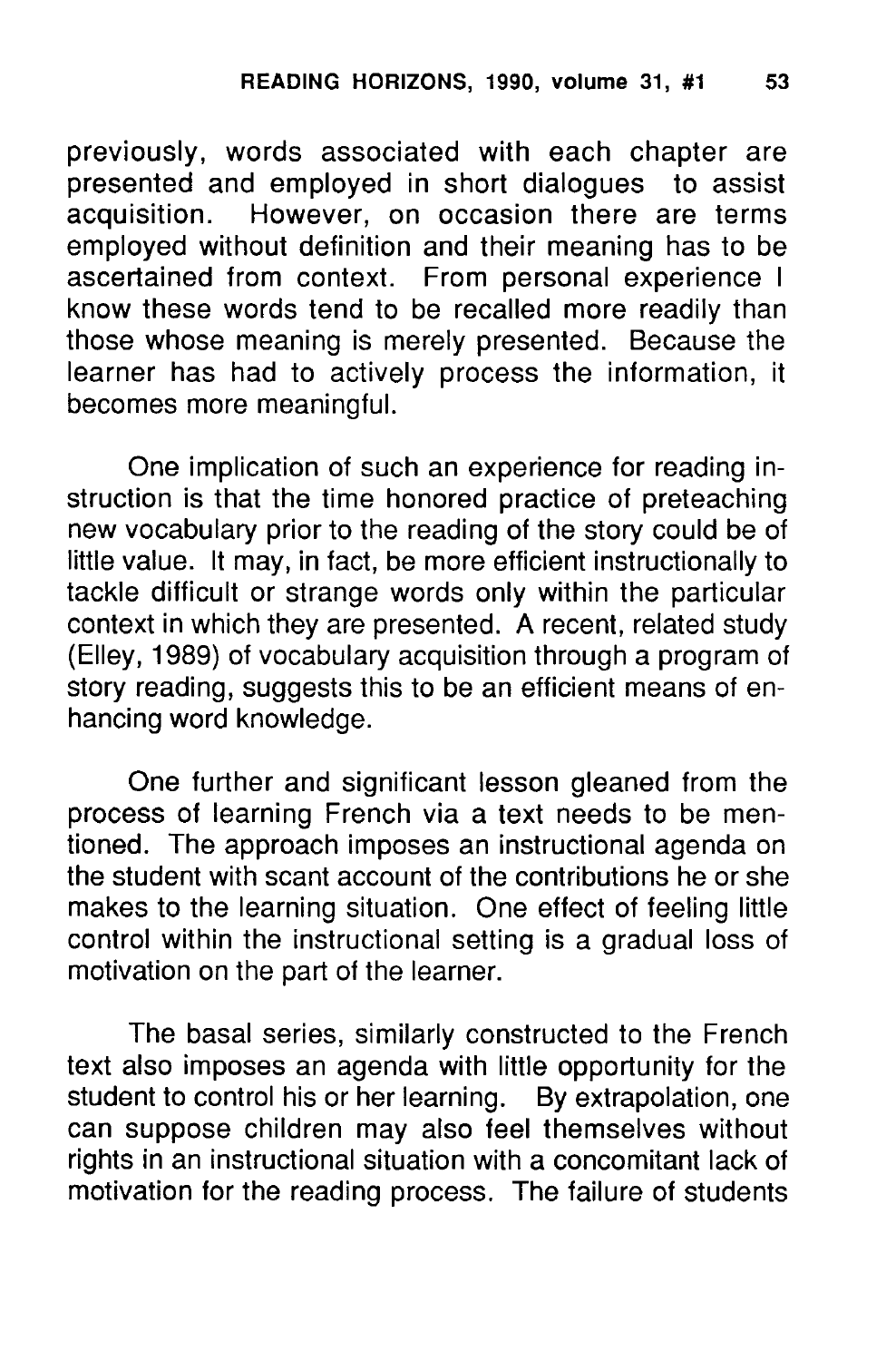to read in their free time outside of school (Anderson, Wilson and Fielding, 1988) supports this suggestion.

All of the shortcomings of a basal program, of course, can be answered by competent and sensitive instruction. It is possible to relate skills to the story in such a way that their function within the reading process can be realized. The literature is replete with suggestions for dealing with vocabulary instruction (Noble, 1981; Richek, 1988). Alternatives to the stilted language patterns can be offered through a program of story reading and approaches such as language experience. Unfortunately, reports (Durkin, 1990) suggest that often it is the case that the basal, despite its limitations, becomes the reading program.

## **Teaching methodology: Immersion**

Immersion procedures in teaching a foreign language were observed to be akin to those advocated by a whole language approach to teaching literacy.

During an immersion approach to learning a second language, correct grammatical forms, both written and spoken, are modeled by a mature language user. The student is required to make him/herself understood in the adopted tongue. Efforts at approximating the model are reinforced or rewarded and inappropriate usage is ignored. Under such a method, language acquisition occurs almost as a byproduct of making meaning through interaction with the environment. The learning agenda tends to be dictated by the needs and interests of the student.

Activities associated with the immersion approach range from conversation with a model, role playing, reading and discussing materials such as stories, newspaper articles and writing. Language is always dealt with in a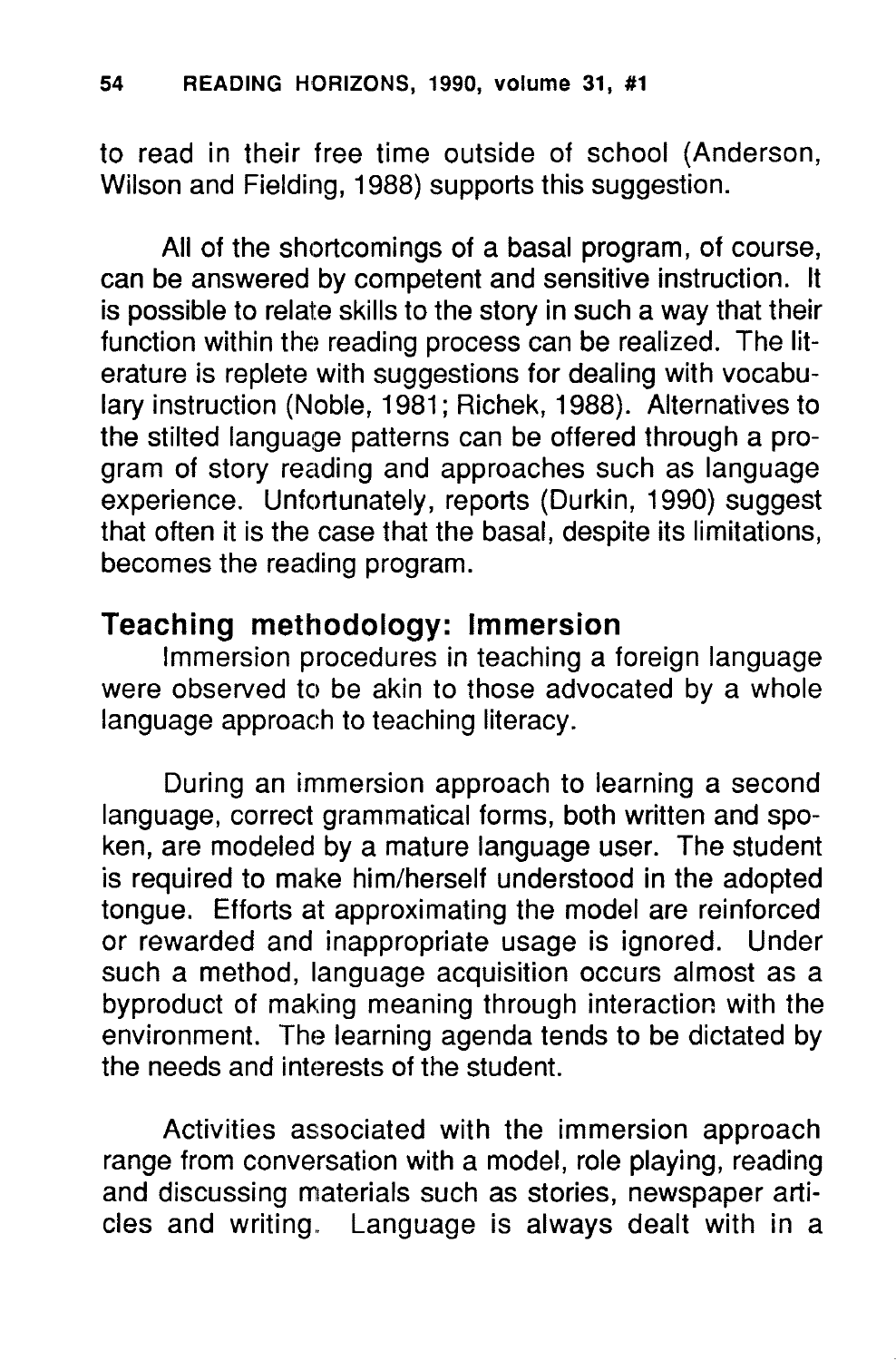meaningful context and students are expected to be active participants in the program. Mistakes are regarded as a natural function of the learning process.

A similar philosophy underlies the whole language approach to teaching literacy. A full description of the holistic theory and methods, which have been elegantly advocated by writers (Graves, 1983; Goodman, 1982) is outside the province of this paper. Suffice to say all language functions  $-$  writing, reading, listening, and speaking  $-$  are regarded as an integrated whole. They are fostered concomitantly as development in one skill enhances development in others (Fitzgerald, 1989). A whole language classroom is characterized by use of literature for reading materials, discussion, basis for writing and drama, "publishing" of children's writing, considerable hands-on experience as a base for concept and related vocabulary growth, to name a few activities. Like immersion, it is learning that is meaning-based, learner-centered and exploits fully the student's contribution, such as writing, to the literacy process.

### **Lessons to be learned**

I have many opportunities to speak and write in French, thereby simulating an immersion program. My instructor converses with me in the language frequently. In addition, notes between us are written in French. Access to French novels and newspapers provide a chance to read the language.

There are many benefits that accrue from such broad exposure to the language. Application of syntax (extension of vocabulary, for example) occur more readily when demanded as part of natural discourse. Perhaps more significant though is the sense of power working with the language bestows upon the learner. For instance, to my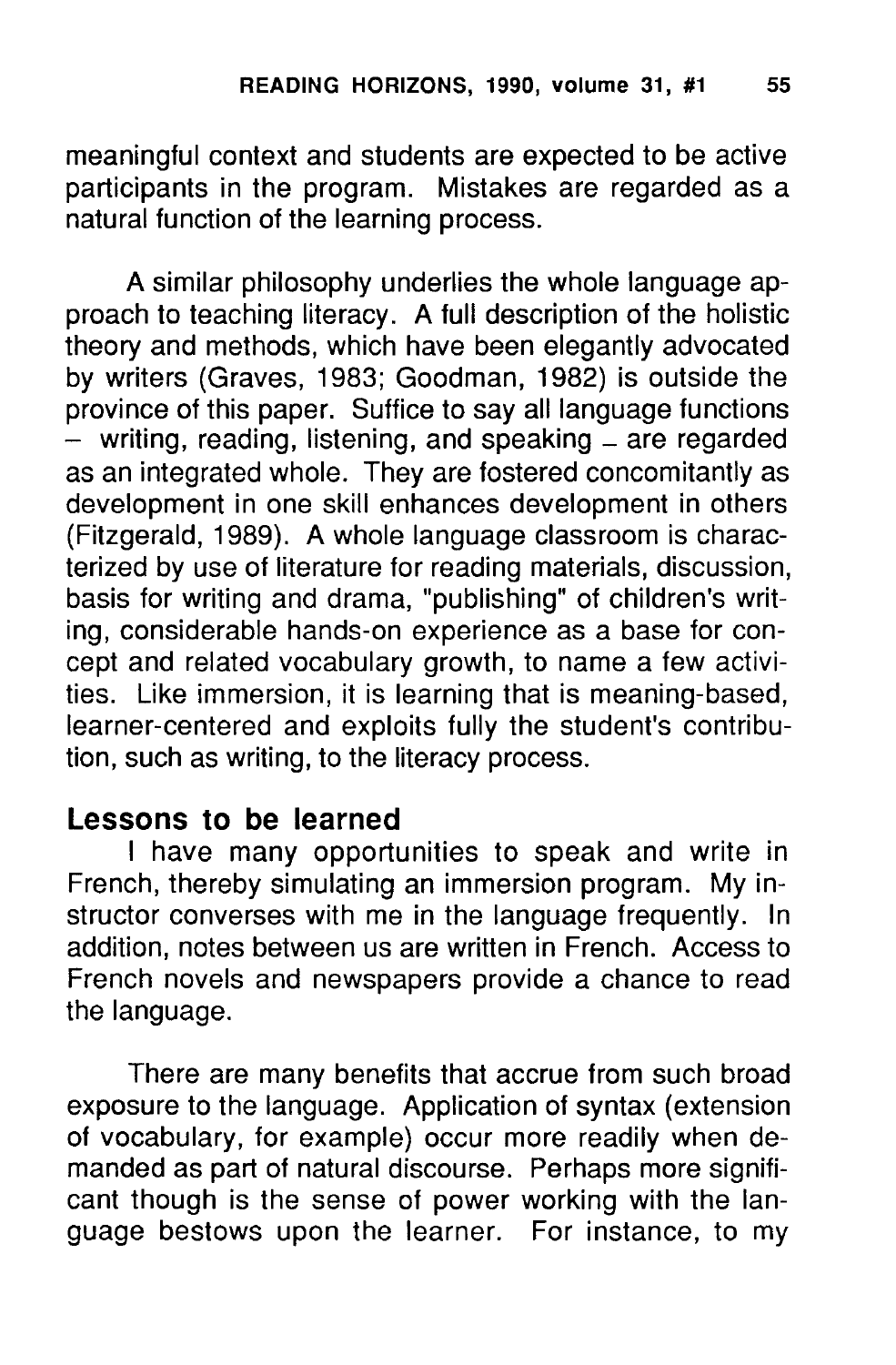delight I found Guy de Maupassant's "Pierre et Jean" almost readable despite my very rudimentary knowledge of the language. More importantly, I found dealing with the text immensely more motivating than: J'aime le sport. Et toi? Moi, non je n'amie pas le sport.

My level of persistence with this self-imposed story reading task was considerable even though verb forms, for instance, were much more difficult than those being learned from the text.

The assumption is made, based on reflection of these experiences, that children who have exposure to a wide variety of language activities, such as those noted above, will also enjoy this sense of empowerment. The feeling of ownership of the learning process engendered provides the motivation to carry children through the difficult cognitive task of learning to read.

## **Conclusions**

The parallel drawn between the experience of learning to read and write a first language and learning to read and write in a second is obviously not totally congruent. For instance, the acquisition of a foreign language is aided by facility with a native tongue whereas learning to speak/write a First language is "from scratch." There are a number of striking similarities, though, in the approaches used to teach languages and the literacy process. The experience of being a novice with the French language led me to reflect upon my own reactions to the approaches and by extrapolation upon those of the child coming to terms with reading and writing.

In short, the experience of learning through an approach that permitted me to talk, read, and write freely, was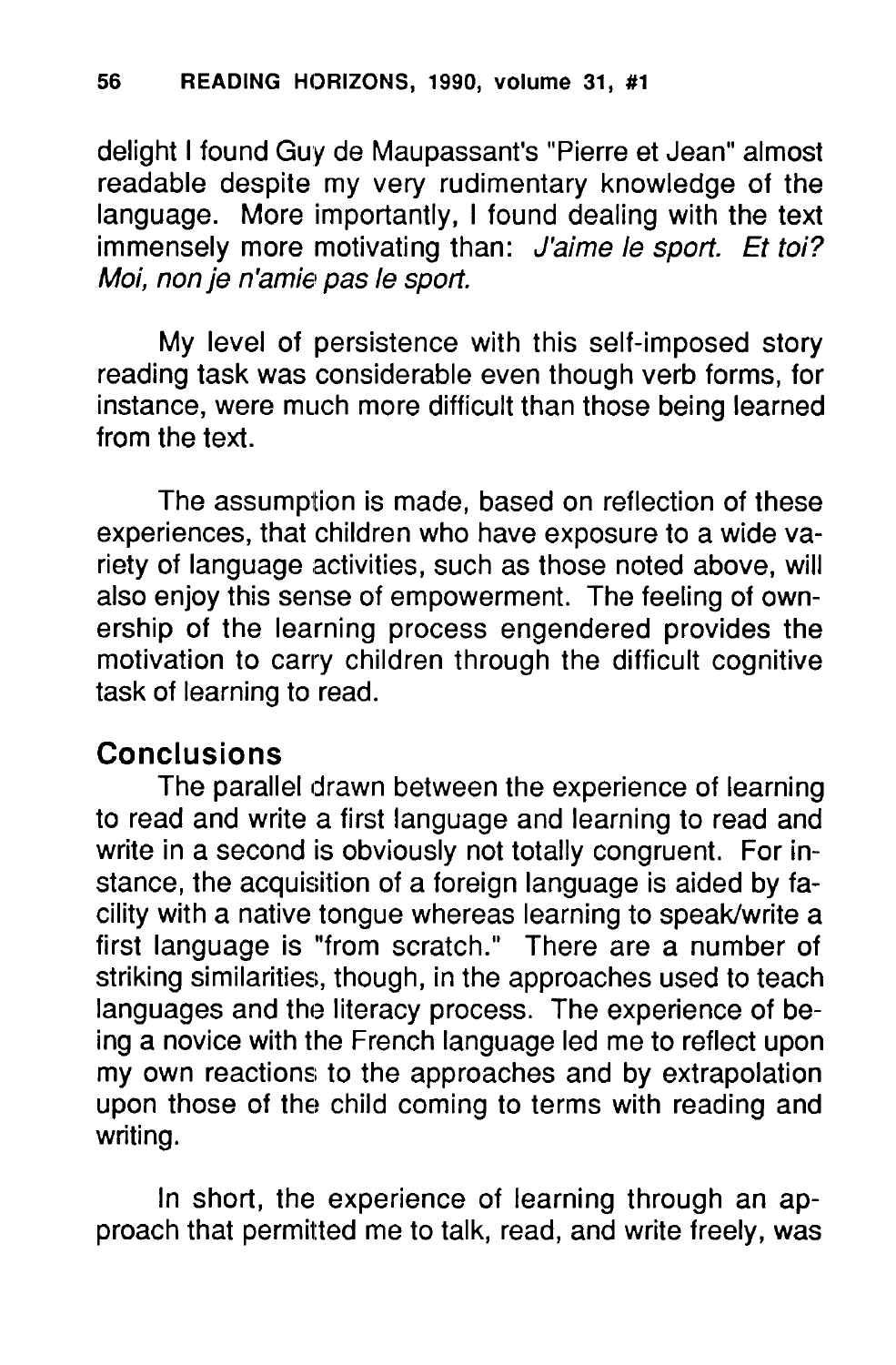a highly satisfying one. I concluded that the satisfaction derived from feeling a growing sense of power gained through meeting self imposed learning goals. This occurred even though most language encounters were marked by considerable error. The experience with the text based approach to language was less satisfactory. The freedom to make mistakes appeared missing since most exercises and activities hold the learner to standards of correctness. This creates a tension that detracts from, rather than supports, the learning process because the learner tends to feel incompetent when failing. Learning is no longer fun, particularly when the value of the skill to the language process is not evident.

When learning to read, via a whole language approach or the basal method, children likely feel similar reactions to those noted. While their experience with the learning process is more limited than that of the mature language user, their reactions to positive and negative instructional situations undoubtedly are the same.

The implication for the classroom teacher is clear. A wide range of language related activities to create many different opportunitites to "play" with language is essential. Children will become truly literate inasmuch as they both can and want to read only if they are permitted to read and write, in some measure, on their own terms.

#### References

Anderson, R.C., Hiebert, E.H., Scott, J.A., & Wilkinson, I.A.G. (1984). Becoming a nation of readers. Washington D.C.: U. S. Department of Education.

- Anderson, R. C., Wilson, P.T., & Fielding, L.G. (1988). Growth in reading and how children spend their time outside of school. Reading Research Quarterly, 23, 285-303.
- Durkin, D. (1990). Dolores Durkin speaks on instruction. The Reading Teacher, 43, 472-476.